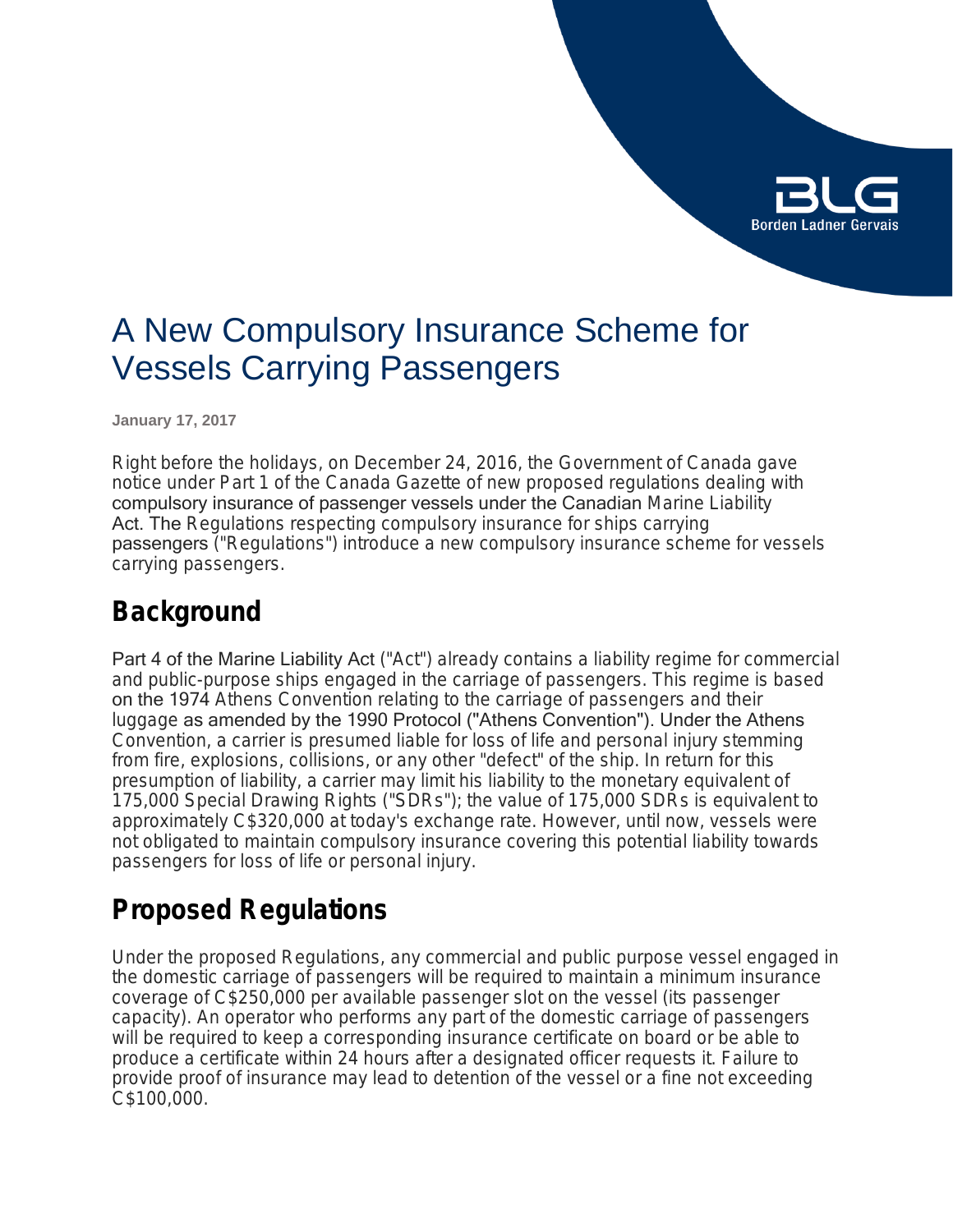

It should be noted that the Regulations will not apply to the circumstances prescribed by section 39(c) of the Act, including any international carriage and carriage by pleasure craft. "Domestic" carriage includes carriage of passengers between two places in Canada either directly or by way of a place outside of Canada (for instance, with a stop in an American port).

## **Benefits and Impact**

Since 2010, Transport Canada has been consulting with the industry, seeking support of the stakeholders for the proposed Regulations. One difficulty that was identified by the industry is how passenger capacity is to be determined, especially for fishing vessels. Since all vessels used to carry passengers must comply with the regulations adopted under the *Canada Shipping Act, 2001* (c-10.15), including determining the number of passengers the vessel has been outfitted to carry (life vests and other safety measures), the passenger capacity should be determined that way — and the insurance policy requirements that flow from it.

A large majority of operators in Canada with vessels of over 15 gross tonnes already have sufficient insurance in place. Consequently, for those operators with existing P&I coverage as part of their normal course of operations, the introduction of these Regulations will likely have limited impact. However, smaller operators with vessels carrying passengers often do not have sufficient insurance coverage in place, or have no coverage at all. Transport Canada estimates that 1,756 ship operators will be affected by these Regulations, at an annualized cost of about C\$3.44 million.

The benefits of these Regulations are straightforward for passengers aboard insured vessels, especially the smaller vessels in operation in Canadian waters. However, the associated cost of these Regulations is significant for the vessel operators — especially the smaller carriers active in the Canadian market.

### **Interference with Provincial Regulations**

It should be noted that the proposed Regulations are federal in nature and would apply to all commercial and public purpose vessels active in Canadian waters. However, several provinces already have compulsory insurance schemes in place. For instance, Québec prescribes a permit system for the carriage of passengers for remuneration.<sup>1</sup> A permit will only be granted to those carriers that show that they have a marine insurance policy in place of minimum C\$1 million for vessels with a capacity of 12 passengers or fewer, and C\$5 million for larger vessels. Other provinces have licencing requirements for outfitters of hunting, fishing and other outdoor activities which may include carriage of passengers across water. The proposed insurance coverage by these new Regulations appears to be broader in scope in terms of vessels covered. For instance, the Regulations would encompass outfitters operating a canoe-rental service. However, they will not require additional dedicated marine insurance, but will be able to use their existing general liability insurance as long as the liability insurance reaches the threshold of C\$250,000 per passenger.

### **Further Consultations and Entry into Force**